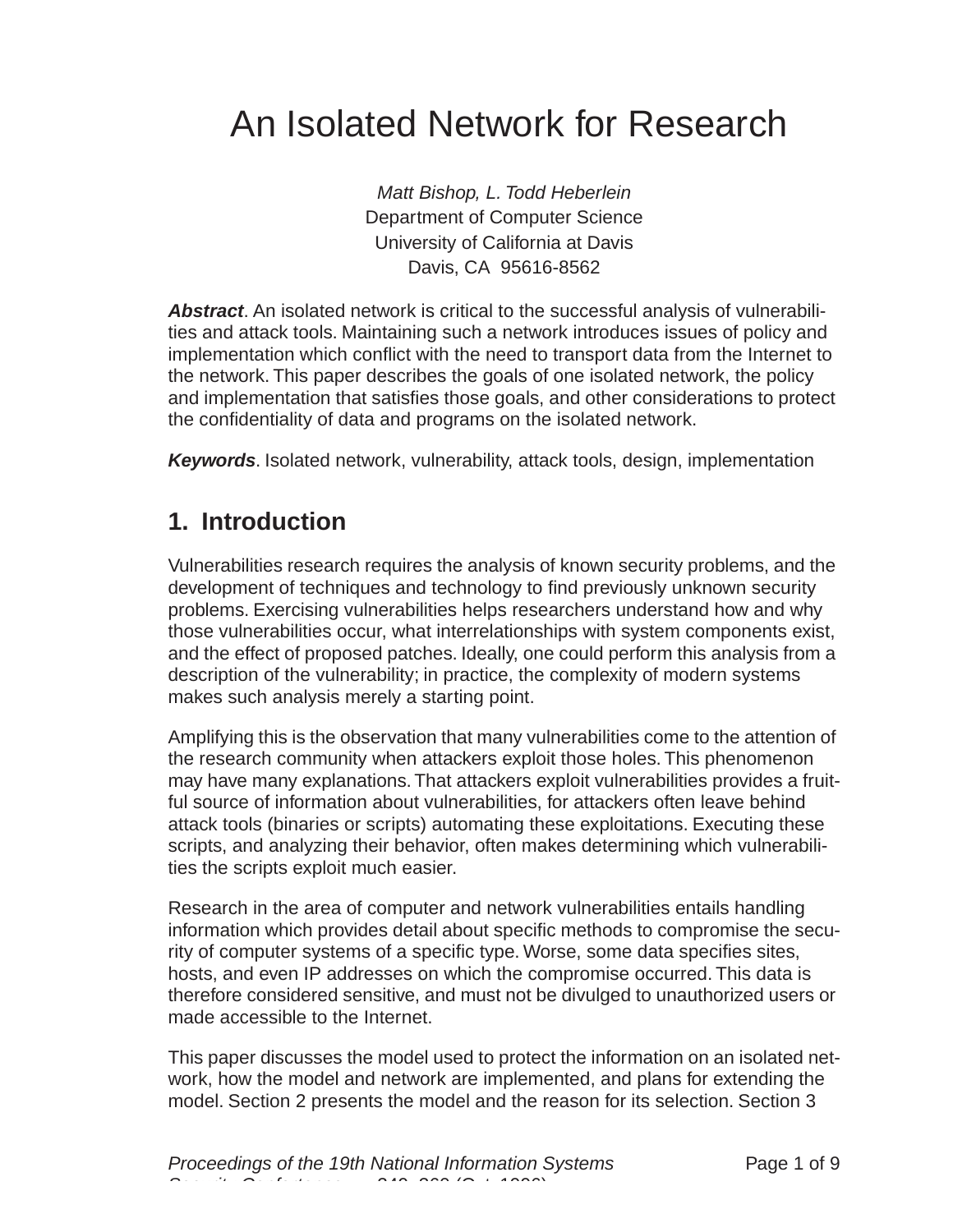discusses the implementation of the model in the setup and maintenance procedures for the isolated network, and other principles used to assure a reasonable level of security. Section 4 explains how data is moved to and from the isolated network, as such motion contradicts the notion of "isolation" and is a potential point of vulnerability. Section 5 explains the larger goals of the isolated network, and how its configuration serves to advance those goals.

## **2. Model**

The isolated network (called "isonet") currently consists of several hosts running different versions of the UNIX operating system (SunOS, Solaris, IRIX, and HP/ UX). This constrained our choice of model, because the model had to be simple enough to be implemented using native UNIX protection mechanisms and yet powerful enough to provide adequate security.

"Adequate security" is a function of the isonet's requirements, which are driven by the four types of data and programs that the isonet stores. The vulnerabilities database contains descriptions of the vulnerabilities, including system types on which they were found, environmental conditions needed to exploit them, and at least one attack script demonstrating how to exploit the problem. Attack tools recovered from many sources often show previously unknown vulnerabilities, and provide a basis for studying techniques for attack script analysis. Other researchers use the isonet as a testbed for security-related tools and protocols, such as comparing the effectiveness of different intrusion detection systems. Finally, the testbed provides a development environment for tools deemed too sensitive to be placed on the Internet, such as network connection altering tools.

The isonet must protect the confidentiality of data and programs stored on the isonet (called "isoinfo") by providing the following:

- 1. a mechanism to keep the isoinfo inaccessible to users on the Internet; and
- 2. a mechanism to ensure authorized users can access only the type of information they are authorized to access.

These requirements immediately suggest a multi-level security model. That the systems are UNIX-based suggests one security level for the isonet. The hosts on the isonet all run at the High level and the Internet is considered Low; this division is enforced by physical means. The four categories are proprietary programs (Prop), development tools (Dev), vulnerabilities data, and attack tools; but as attack tools are part of the vulnerabilities studies, those two categories are merged (Vuln).

The Bell-LaPadula model [1] allows subjects in compartments to write to objects in the same compartment. This presents a problem: when attack tools are executed and vulnerability exploits are recreated, the exploitation could alter information under study or programs under development. So the model must be modified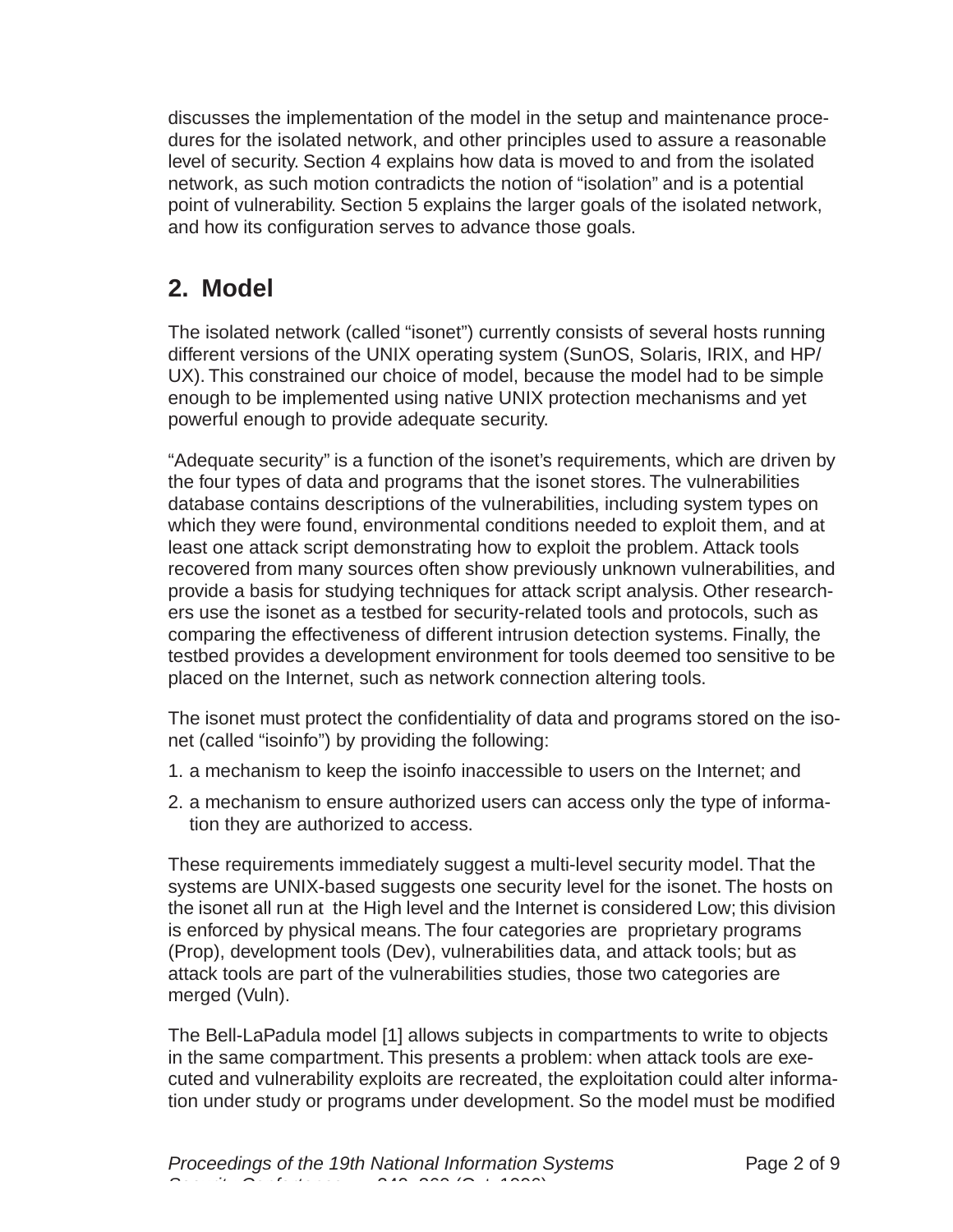| subjects      |     |              | objects      |             |
|---------------|-----|--------------|--------------|-------------|
|               | Low | (High, Vuln) | (High, Prop) | (High, Dev) |
| Low           | rw  |              |              |             |
| (High, Vuln)  |     |              |              |             |
| (High, Prop)  |     |              | r            |             |
| (High, Dev)   |     |              |              | r           |
| (High, AVuln) |     | rw           |              |             |
| (High, AProp) |     |              | rw           |             |
| (High, ADev)  |     |              |              | rw          |
|               |     |              |              |             |

Figure 1. Access Matrix for the Isonet Model.

- to provide:
- 3. a mechanism to ensure that the execution of a process does not affect isoinfo unless it is authorized to do so.

Lipner [2] showed how to extend the traditional MLS model to provide such a mechanism. Three new categories, AVuln, AProp, and ADev, allow member subjects to alter data or programs in the categories Vuln, Prop, and Dev, respectively. No objects reside in the new categories. The resulting access matrix is shown in Figure 1.

We show this configuration meets the above requirements.

Consider requirement 1. If the isonet is at level High, and the Internet at level Low, this bars writing between the isonet and the Internet as no subject at level High can write to an object at level Low.

Now consider requirement 2. Isonet users (subjects) are assigned to a set of categories corresponding to their needs. Subjects with a particular set of categories can only read objects within those categories to which they are assigned. Further, they can only alter information if they are in the appropriate "A" category; this restricts the ability of a user to damage data or programs when experimenting.

Clearly the security levels form a linear hierarchy. A subject in category ADev can read or write an object in Dev, but a subject in Dev can only read an object in Dev. This induces a relationship based on the number of rights a subject has over an object; defining the relationship in the obvious way, Dev < ADev, Prop < AProp, and Vuln < AVuln. This gives a lattice model of security, and meets requirement 3.

## **3. Implementation**

Our implementation combines both procedural and technical mechanisms to achieve a level of security that prevents the accidental release of, and damage to,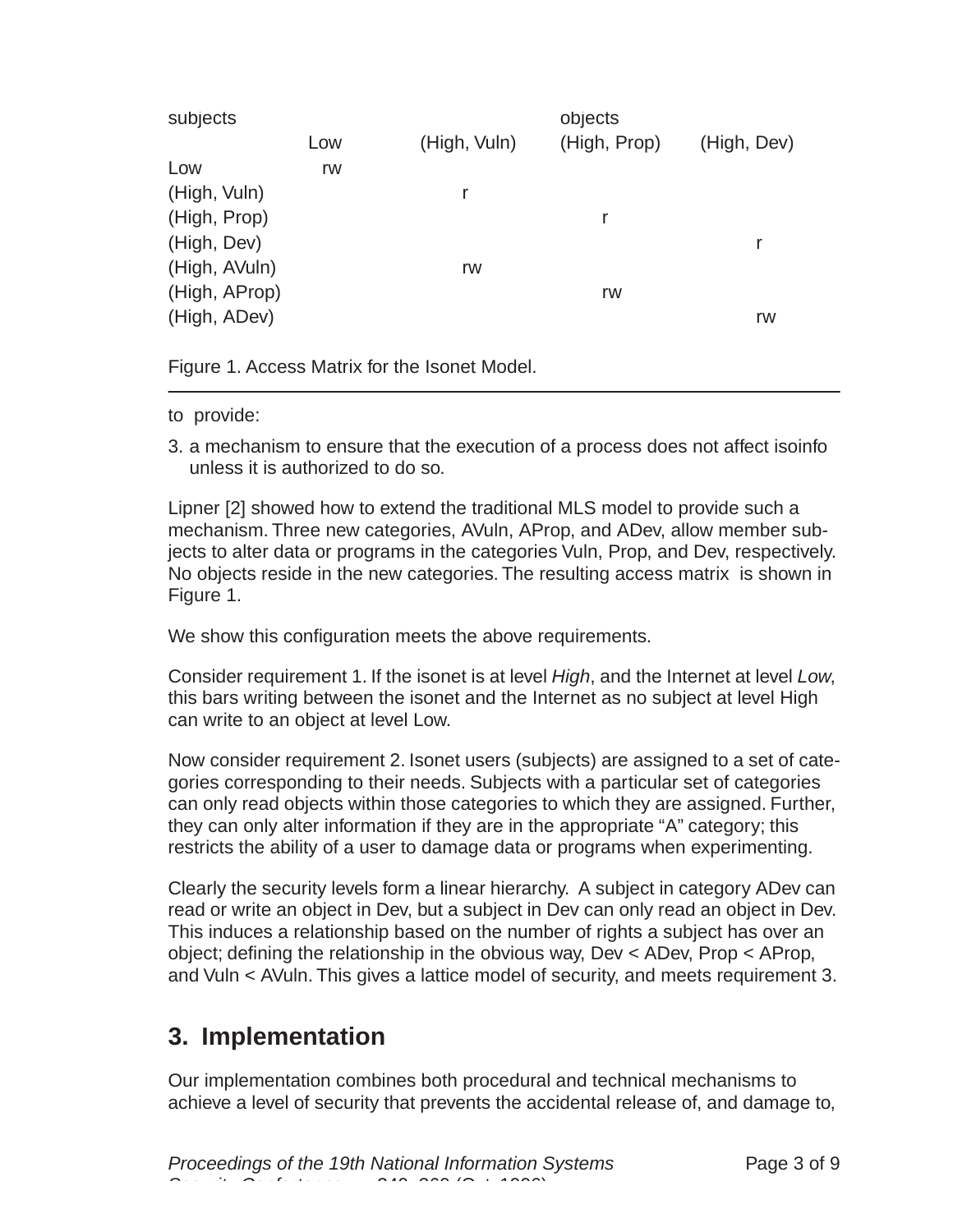

Figure 2. The topology of the isolated network. The moveable disk, which holds only data, is physically moved from the Internet host to an isohost to upload files, and from the isohost to the Internet host to download files.

the isoinfo, as well as to prevent external attacks. As is any site, the isonet is vulnerable to insider attacks; however, we have taken some steps to limit their damage and ensure they are quickly detected. This results from the systems not implementing multi-level security, and hence the isonet can only emulate the model, not implement it fully.

## **3.1 Configuration**

Figure 2 shows the isonet topology. As the isonet grows, and the topology becomes more complex, routers, bridges, and other network infrastructure components will be added. However, the part to the left of the dashed line will remain unchanged. The configuration to the left is the interface to the Internet; the part to the right is the fully isolated net. The moveable disk is used to move data from the Internet to the isolated network, and vice versa, and will be discussed later.

The hosts labelled *isohost* are the hosts on the isonet. The isohosts contain the user home directories and non-sensitive programs (development tools that could be made available to the Internet, such as compilers, mailers, word processors, and so forth). The isohosts trust one another, and may use DNS and NIS or static host and user information tables. If the former, the isohosts are configured so that only the isonet DNS and NIS servers will be queried; if they fail, static information is used. All isohosts run remote login and file transfer servers; they may run other servers as well. Of course, these servers are inaccessible to the Internet. work of the show the internet of the isototel internet internet internet into the isototel work during the experiments (showled first window the line isototele internet based on the line isototele internet based on the lin

One of the isohosts, the *vulnerability host*, stores vulnerability and attack information, as well as tools and programs deemed sensitive (such as proprietary programs or vulnerability detection or exploitation tools). If a user wishes to add a vulnerability or alter a program, that user must do so from this host. The vulnerability host is never used for experiments, and may be taken off the isolated net-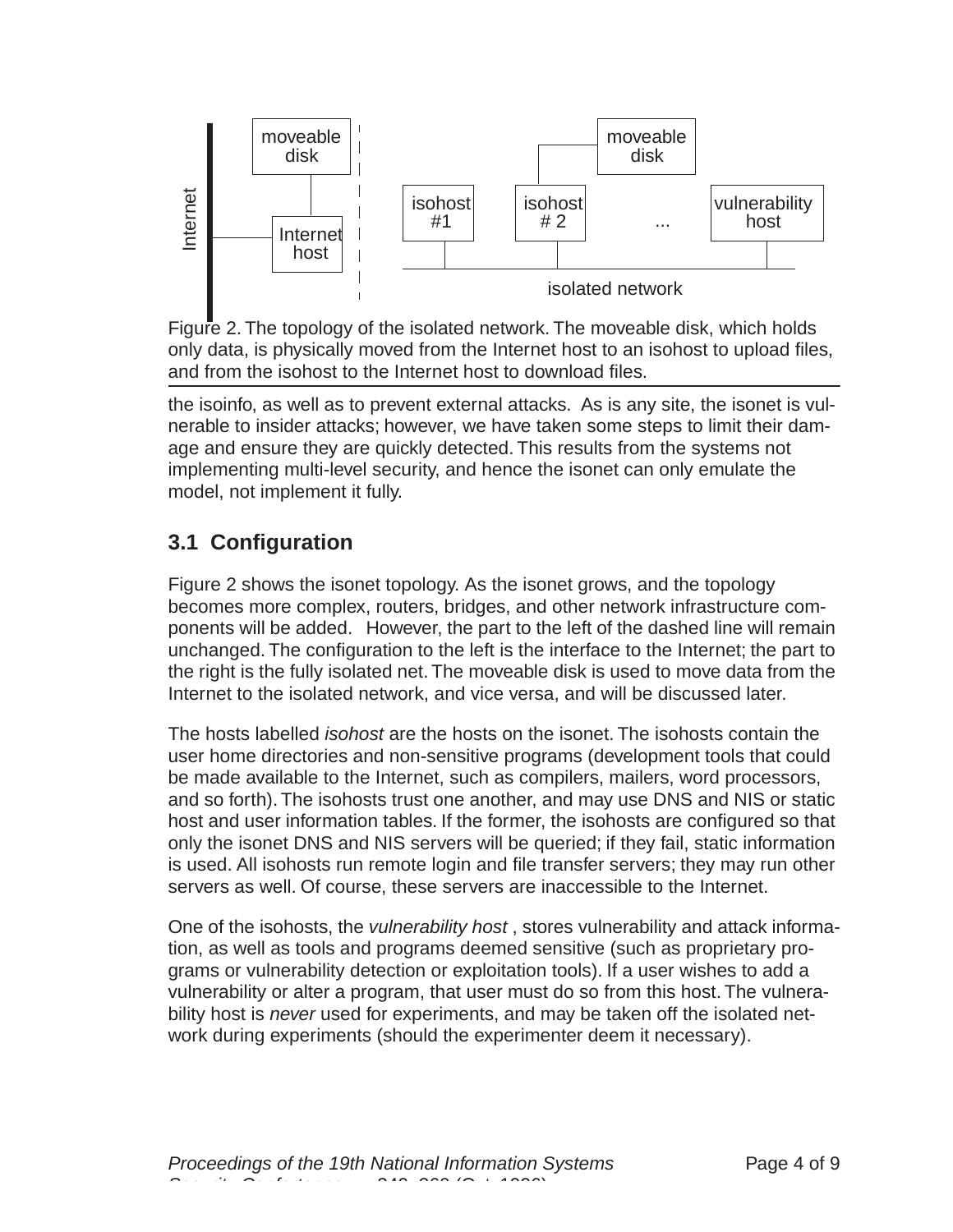#### **3.2 Implementation of the Model**

The separation between security levels is enforced physically; the isonet is disconnected from the Internet. This disallows High subjects from accessing Low objects, and vice versa, as the model requires.

Implementing categories is a bifurcated procedure. Users in categories Vuln or AVuln are in the group vuln; categories Dev and ADev correspond to dev, and Prop and AProp to *prop*. For example, user *bishop* is a member of the groups *vuln* and dev, and so can read source code for tools under development, and data in the vulnerabilities database; but this user cannot access proprietary programs.

The programs and data which this scheme protects reside on a disk exported from the vulnerability host. Each file on this disk is in one of those three classes, and all are group readable and writable; however, the disk is exported as readonly. So remote clients cannot alter the files, despite those files being group writable. The programs and data are kept unreadable and unwriteable by all other users (except the owner) to prevent any unauthorized access.

Subject membership in the categories AVuln, ADev, and AProp require that the user have an account on the vulnerability host. Then the users can alter the files, as the disk is local to the vulnerability host and is readable and writable there.

One advantage of these procedures is that no locally-developed software is required. Exporting is controlled using vendor-implemented protocols, currently the Network File System [4], and each vendor supplies its own account management facility.

While procedures clearly dictate that the isonet is never to be connected to the Internet, not all mistakes can be prevented. Hence the vulnerability host does not run any network servers other than the file exporting servers, and these are configured to export only to other isohosts. For example, no remote logins or file transfers are allowed. Second, the IP address of the vulnerability host is the same as the IP address of one of the Department's busiest servers. The vulnerability host is also a much faster system. Thus, should the isonet ever be connected to the Internet, it will receive messages intended for the Department server, and refuse them as it runs none of the daemons that the Department server makes available. Experience shows that users will quickly report these problems to the system staff, who can take immediate corrective action.

#### **3.3 Other Aspects**

Because systems are often altered for testing, the isonet hosts are maintained as close to the vendor-distributed configuration as possible. This makes reinitializing hosts very simple, and eliminates the problem of porting locally developed configuration management code to new types of systems as they are hooked up to the network. Two aspects of this are worth some elaboration.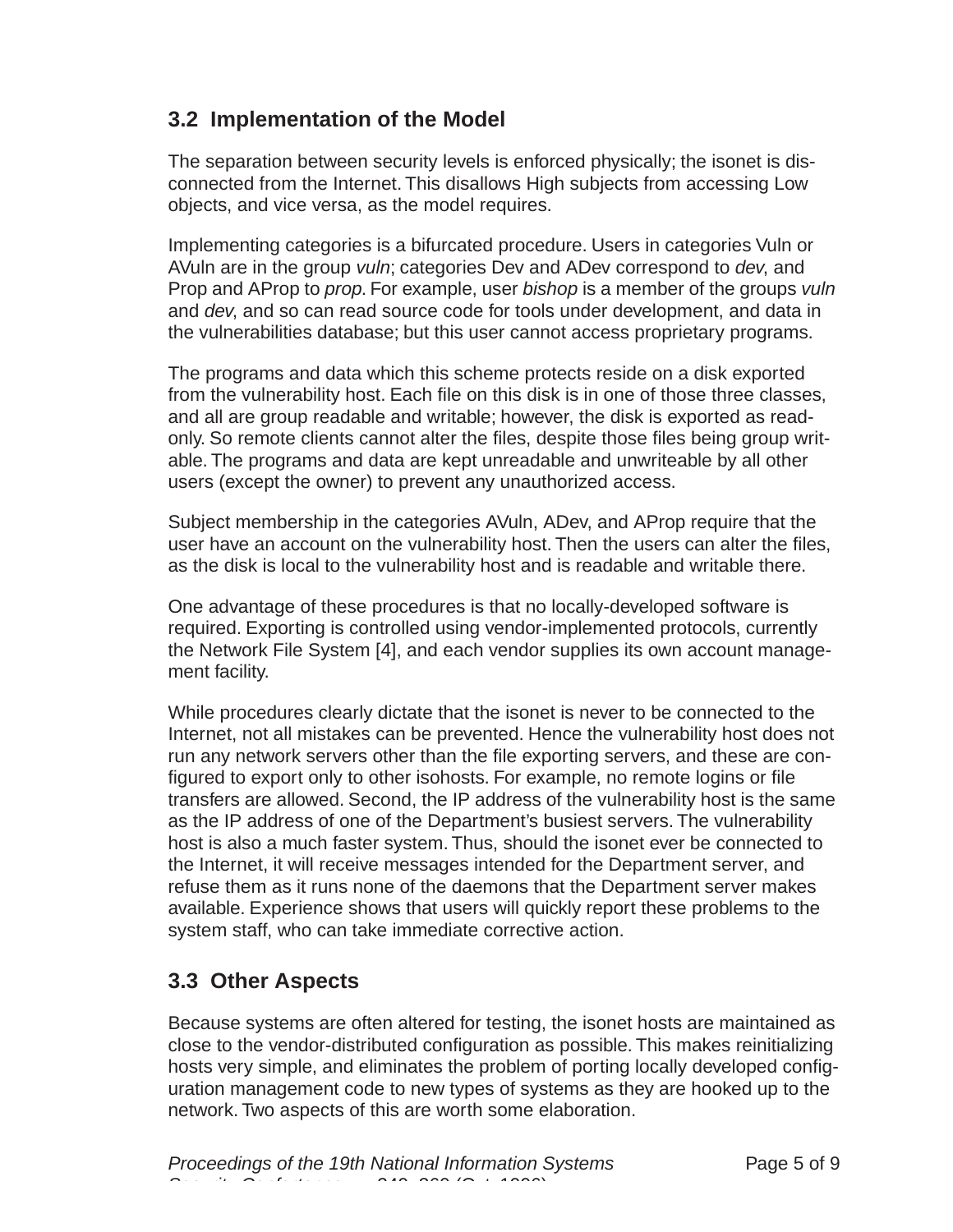Identification and authentication arise twice: first, in the issuing of new accounts, and second, in the access procedures. Accounts are under the control of the Computer Security Laboratory, so only those who have a legitimate need to access the isonet will receive accounts on it. To log in, a user must first enter a locked room (authorized users and graduate students have keys), and then go through the system authentication mechanism. Additional mechanisms have not proven necessary.

While auditing would allow tracking of uses of the isonet hosts, it would also provide no barrier to a determined insider. Further, providing a robust audit mechanism in this environment would require extensive system modifications. Given these, relying on the standard system audit mechanisms seemed appropriate.

#### **3.4 Analysis**

Saltzer and Schroeder's principles of secure design [3] are a useful metric against which to evaluate this design. The principles they enunciate are:

1. Users (processes) should have the minimum set of access rights necessary (least privilege). Procedurally, users are assigned to the least upper bound of the compartments

they must access to complete their tasks. The security mechanisms ensure that access to isoinfo is limited to those authorized by the class membership.

- 2. Access requires explicit permission (fail-safe defaults). By default, users are members of the generic other group. Membership in a group must be given explicitly.
- 3. Design of the security mechanisms should be simple and small enough to be verified (economy of mechanism). The model presented above cannot be simplified any further; the analysis in

the previous section shows the model meets the stated requirements. The analysis in this section demonstrates that the model is implemented correctly.

- 4. Every access should be checked for authorization (complete mediation). The UNIX operating system does not fully enforce this principle, checking authorization only when files are opened. But the above implementation meets this criterion to the extent possible.
- 5. Security should not depend on the secrecy of the design (open design). The model and its implementation are available to all users.
- 6. Access to objects should depend on more than one condition being satisfied (separation of mechanism).

Access to the isonet itself requires physical access to a graduate student laboratory that is kept locked. Access to the data or to programs requires both an account and group membership; if the access enables the user to alter either data or programs, an account on one specific host is also required. Thus, several conditions must be met before access to objects is allowed.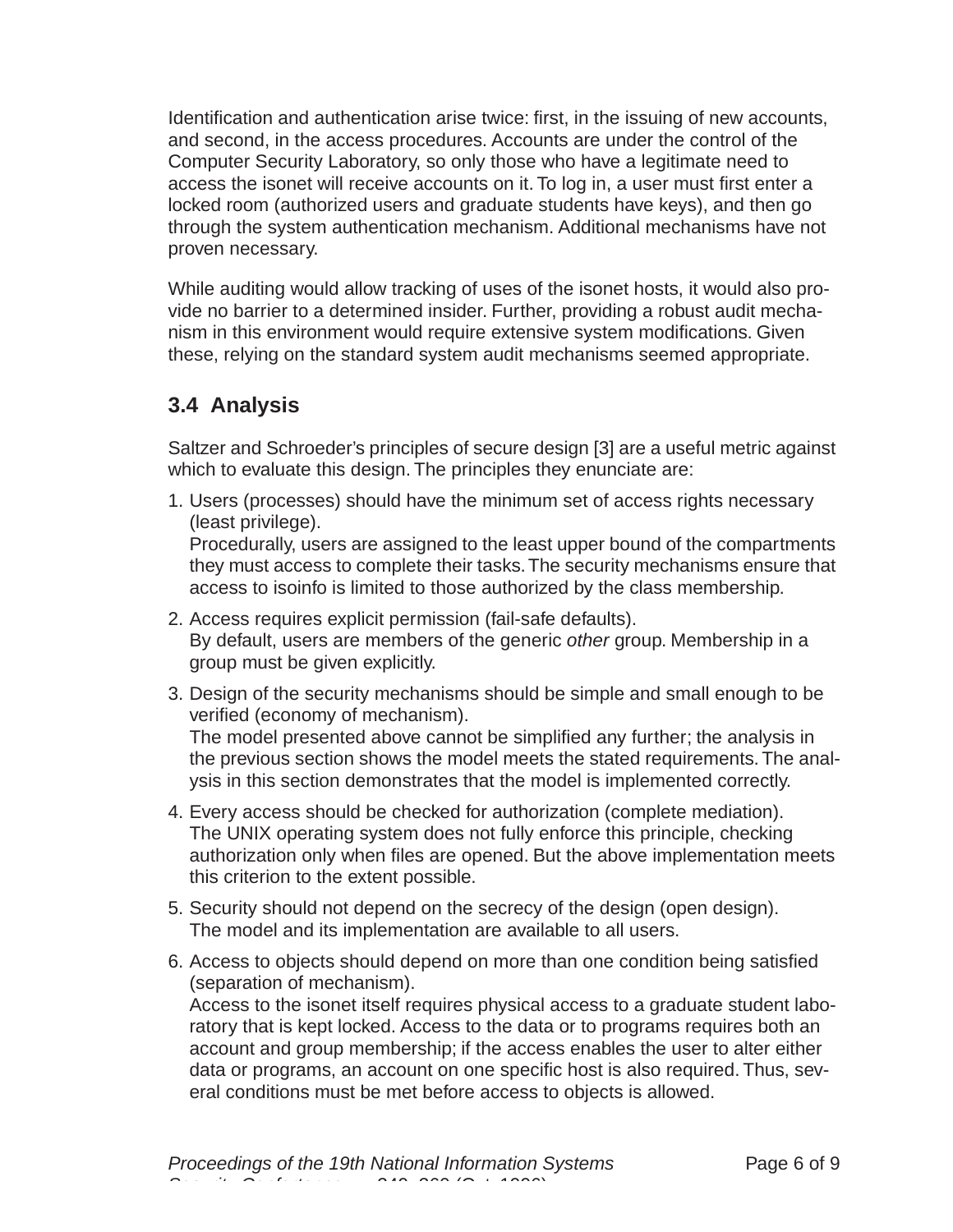7. Mechanisms shared by multiple users should be minimized (least common mechanism).

This principle cannot be enforced adequately because the isonet provides common hardware and softwared. In particular, if the owner of data in a particular compartment desires to make that data available to all others, a simple change of protection mode accomplishes this. Having trusted users own as many files ameliorates this considerably, but the threat is not eliminated.

8. Mechanisms must be easy to use (psychological acceptability). The implementation mechanisms are standard UNIX security and system administration mechanisms and so are familiar to all our users. They require no extra software or hardware and thus are likely to be applied correctly and entail little to no extra burden on the users.

Thus, both the model and the implementation of the model meets the principles of secure design as much as possible in the UNIX environment

Because data from the Internet (and other sources) resides on the isonet, and data and programs are added as they become available, the above model must be modified to include the motion of data to and from the isolated network. The next section describes the modifications to the model and the implementation of a solution to this problem.

## **4. Uploading and Downloading**

As research into vulnerabilities began, many helpful users and system administrators offered copies of various attack tools found at their sites. They enciphered these scripts using PGP [5] and mailed them to the first author, who moved the letters to a Macintosh, deciphered them, and put the cleartext onto floppies. The cleartext attack Tools could then be placed on the isonet.

Augmenting the model to handle the reclassification of data from Low to High would imply that users in the compartments would be able to read and write to the Internet. This is undesirable for several reasons. First, the users may download sensitive information without meaning to, for example by mistyping a file name. Second, users may upload programs with Trojan horses or other malicious logic. Third, if a user of the isonet wishes to pass information to someone on the Internet, or to use an attack script against an Internet host, the user may download the information or the attack script. Thus, access to the Internet is an exception to the rules of the model. This emphasizes the trust in those granted such access.

The moveable disk is a disk that can be connected to either a system on the Internet or a system on the isonet, but not both simultaneously. Because this is the only hardware that can be on both the Internet and the isonet, its management is central to the security of the vulnerability and attack data. Its requirements are: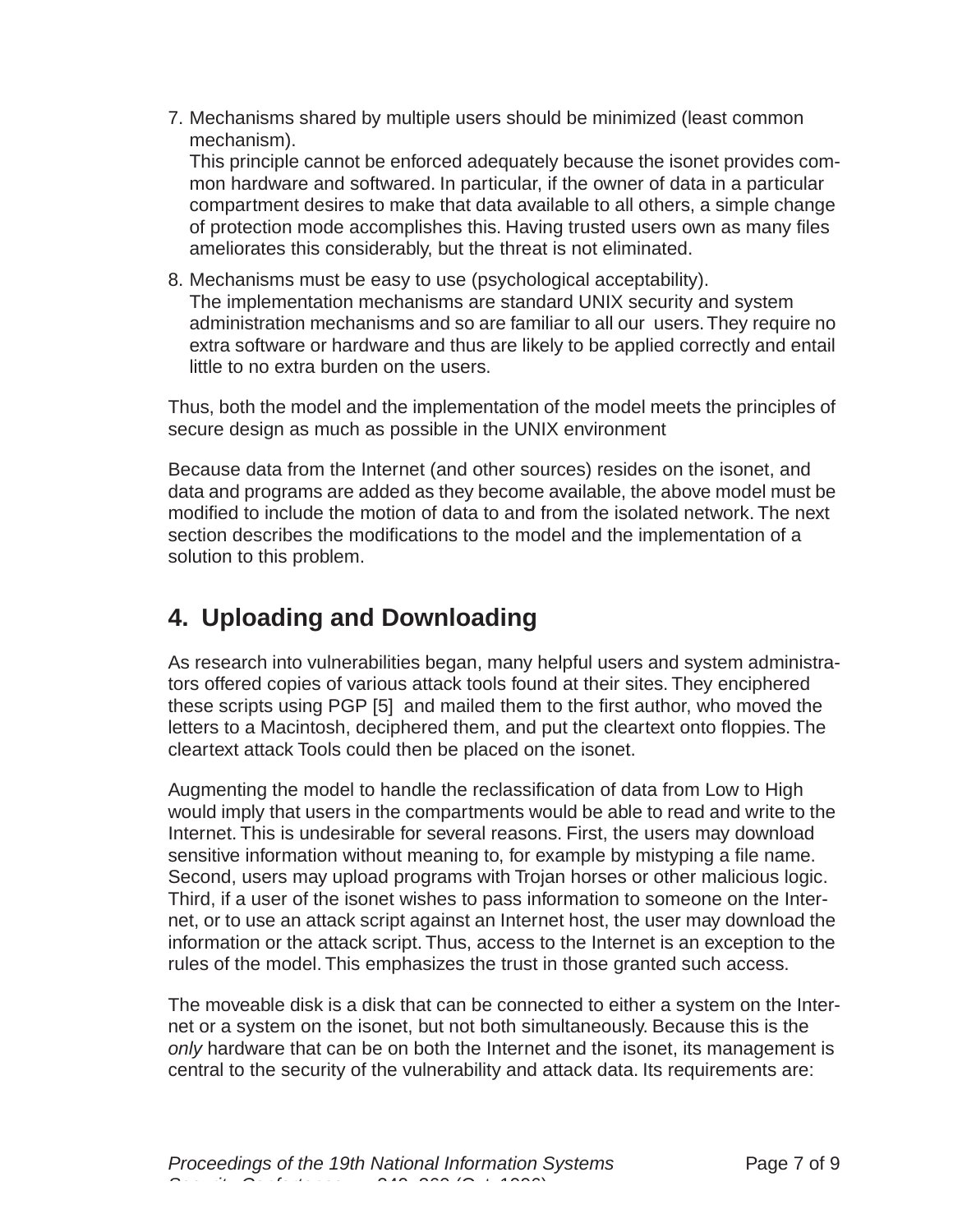- 1. The structure of the isonet must not be visible from the Internet. This allows the isonet to be reconfigured, and network infrastructure added, without affecting any other hosts or databases.
- 2. The moveable disk cannot contain any programs other than those being transferred. In particular, no system or user binaries may reside on it.
- 3. Themoveable disk must not be a networked disk. Uploading data to, or downloading data from, the Internet host requires the user to be physically at the Internet host, to which the moveable disk hardware is attacked.
- 4. The moveable disk must hold no sensitive data (except, possibly, for the data being uploaded or downloaded). This includes cryptographic keys.

The moveable disk requires special-purpose hardware (basically, a mounting bay) and so can only be used on systems with that hardware installed. This allows tight control over which hosts can be accessed, but requires a two-step process to upload data (the data must be placed on the moveable disk attached to the Internet host, and then that disk physically moved to an isohost and the data transferred).

Figure 2 shows the relationship of the moveable disk to the isonet and the Internet. The mamagement procedures and hardware set-up implement the above requirements directly. Further, only those users trusted to upload or download data or programs have accounts on the Internet host; in other words, accounts on this host are completely independent of the accounts on the other isonet hosts. If a user without an account on the Internet host wishes to move data between the isonet and the Internet, a trusted user must perform the transfer; as trusted users will question the need for such a transfer, this performs the function of a trusted certification that the data may indeed be transferred without endangering confidentiality.

Remote users and system administrators who wish to contribute data, programs, or attack tools are rarely willing to send the information over the Internet in the clear. To allow the information to be sent in encrypted form, a PGP key pair is associated with the isonet. The secret key resides on the vulnerability host. The public key is available on a number of public servers, and may be distributed freely. Contributors of information may use this key to encipher the data before they send it; as the secret key resides on the isonet, the recipients can only decipher the contribution on that network.

# **5. Conclusion**

The isolated network has been in use for two years, and the current model evolved from our experiences and the needs of our laboratory and contributors. It appears to work quite well, as we have not yet had a leak of information from the isonet. This also speaks of the character of the users of the isonet, and emphasizes the need for non-technical controls. Undoubtedly, as the uses and needs of